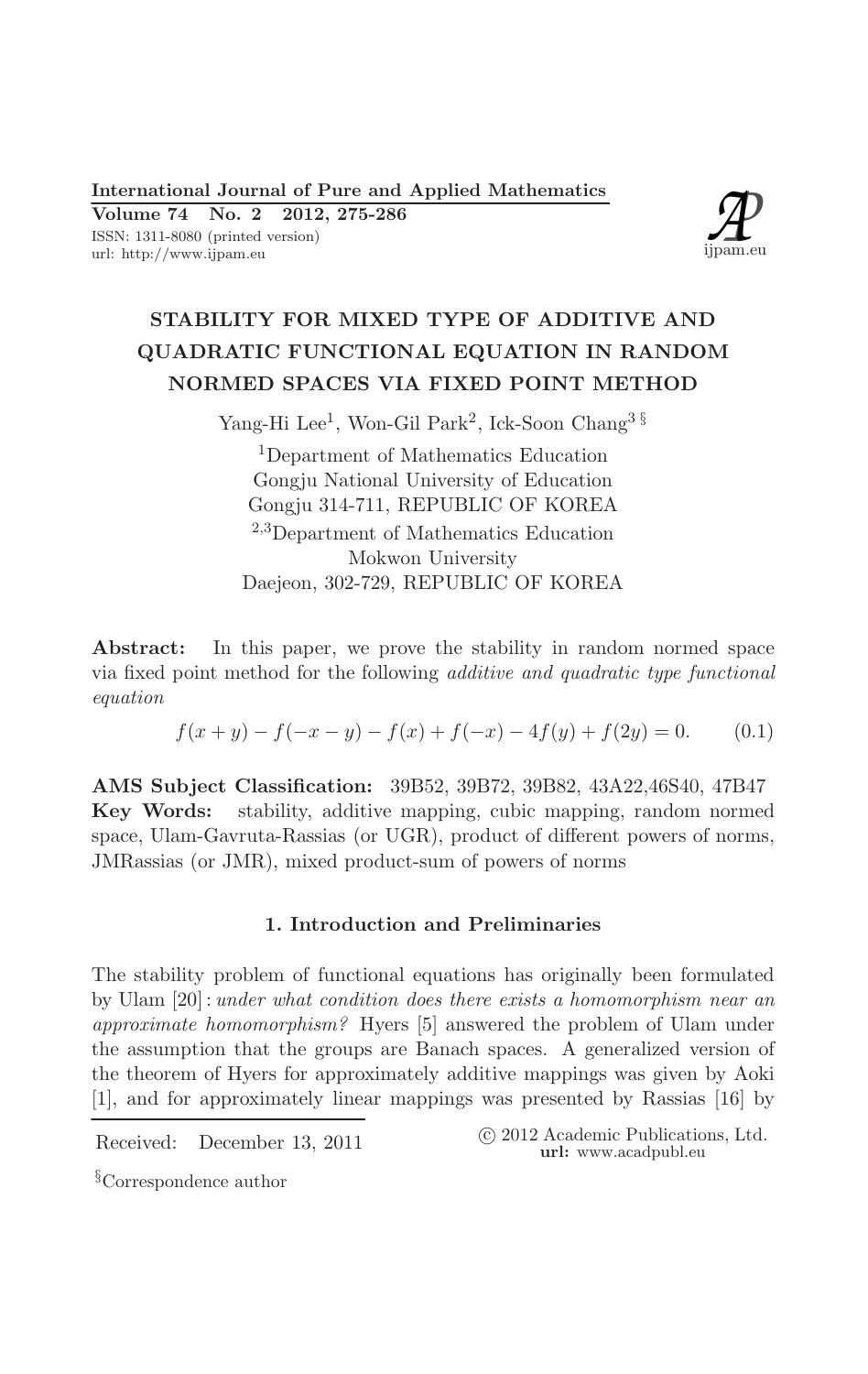considering an unbounded Cauchy difference. The paper work of Rassias [16] has had a lot of influence in the development of what call the *generalized Hyers*-Ulam stability of functional equations. Since then, more generalizations and applications of the generalized Hyers-Ulam stability to a number of functional equations and mappings have been investigated (see  $[2]-[4], [6]-[12]$ ).

Recall, almost all subsequent proofs in this very active area used the Hyers' method, called by a direct method. Namely, the function, which is the solution of a functional equation, is explicitly constructed, starting from the given function. Recently, Radu [15] observed that the existence of the solution of a functional equation and the estimation of the difference with the given function can be obtained from the fixed point alternative. Quite recently, Mihet and Radu [14] applied this method to prove the stability theorems of additive functional equation

$$
f(x + y) - f(x) - f(y) = 0 \tag{1.1}
$$

in the random normed space. We call solutions of the functional equation  $(1.1)$ as *additive maps*. It is easy to see that the mappings  $f(x) = ax^2 + bx$  is a solution of the functional equation  $(0.1)$ , where  $a, b$  are real constants. Every solution of the additive and quadratic type functional equation is said to be a quadratic-additive mapping.

In this paper, using the fixed point method, we prove the stability for the functional equation  $(0.1)$  in random normed space.

We now state the usual terminology, notations and conventions of the theory of random normed spaces, as in  $[18, 19]$ : Firstly, the space of all probability distribution functions is denoted by

$$
\Delta^+ := \{ F \big| \mathbb{R} \cup \{ -\infty, \infty \} \to [0, 1] \big| F \text{ is left-continuous and nondecreasing}
$$
  
on  $\mathbb{R}$ , where  $F(0) = 0$  and  $F(+\infty) = 1 \}.$ 

And let the subset  $D^+ \subseteq \Delta^+$  be the set  $D^+ := \{ F \in \Delta^+ | l^- F(+\infty) = 1 \}$ , where  $l^-f(x)$  denotes the left limit of the function f at the point x. The space  $\Delta^+$  is partially ordered by the usual pointwise ordering of functions, that is,  $F \leq G$ if and only if  $F(t) \leq G(t)$  for all  $t \in \mathbb{R}$ . The maximal element for  $\Delta^+$  in this order is the distribution function  $\varepsilon_0 : \mathbb{R} \cup \{0\} \to [0, \infty)$  given by

$$
\varepsilon_0(t) = \begin{cases} 0 & \text{if } t \ge 0 \\ 1 & \text{if } t \le 0. \end{cases}
$$

**Definition 1.1.** (see [18]) A mapping  $\tau : [0,1] \times [0,1] \rightarrow [0,1]$  is a *continuous triangular norm* (briefly, a *continuous t-norm*) if  $\tau$  satisfies the following conditions: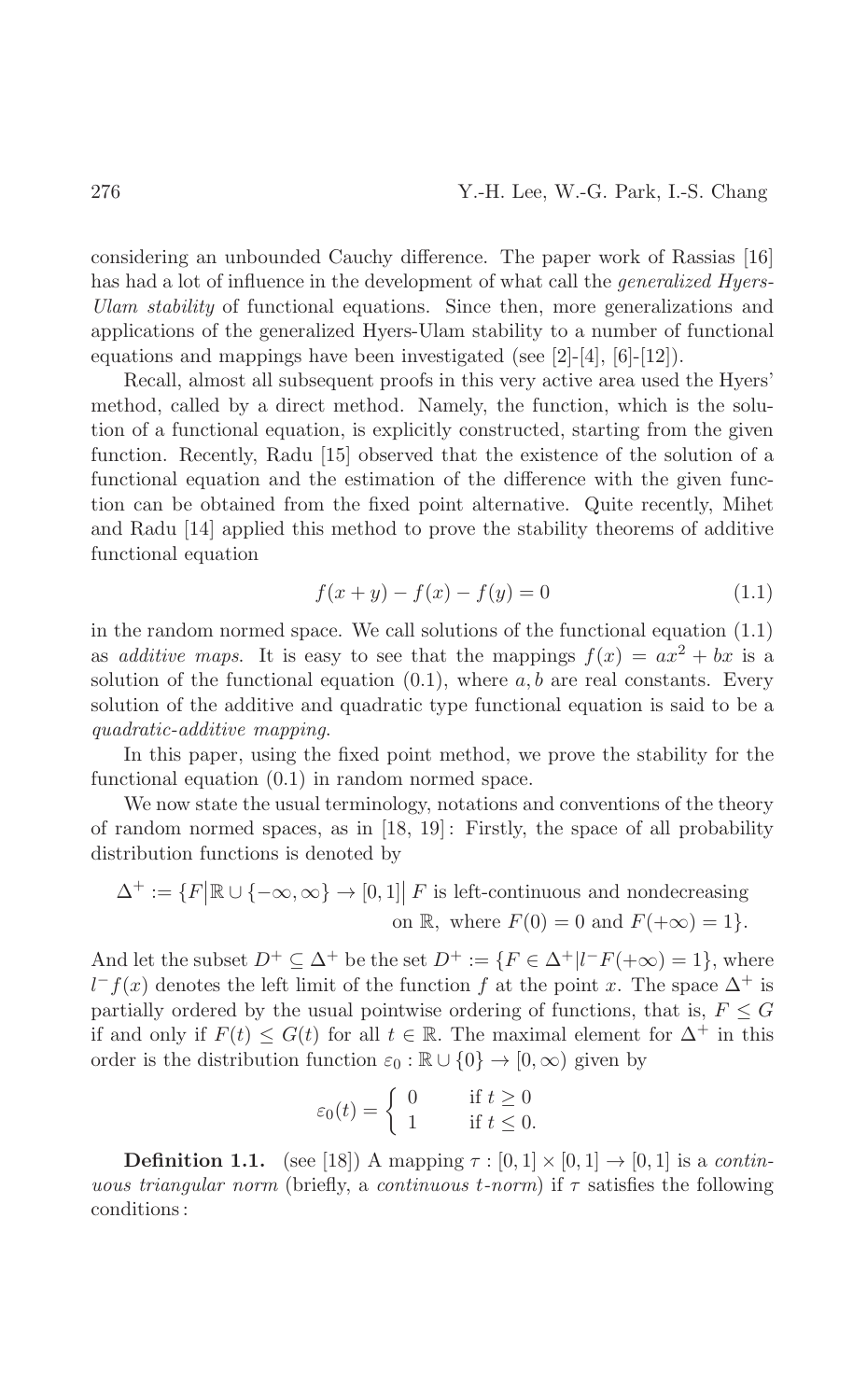- (a)  $\tau$  is commutative and associative;
- (b)  $\tau$  is continuous;
- (c)  $\tau(a, 1) = a$  for all  $a \in [0, 1]$ ;
- (d)  $\tau(a, b) \leq \tau(c, d)$  whenever  $a \leq c$  and  $b \leq d$  for all  $a, b, c, d \in [0, 1]$ .

Typical examples of continuous *t*-norms are  $\tau_P(a,b) = ab, \tau_M(a,b) =$  $\min(a, b)$  and  $\tau_L(a, b) = \max(a + b - 1, 0)$ .

**Definition 1.2.** (see [19]) A random normed space (briefly, RN-space) is a triple  $(X, \Lambda, \tau)$ , where X is a vector space,  $\tau$  is a continuous t-norm, and  $\Lambda$ is a mapping from X into  $D^+$  such that the following conditions hold:

- (RN1)  $\Lambda_x(t) = \varepsilon_0(t)$  for all  $t > 0$  if and only if  $x = 0$ ,
- (RN2)  $\Lambda_{\alpha x}(t) = \Lambda_x(t/|\alpha|)$  for all x in X,  $\alpha \neq 0$  and all  $t \geq 0$ ,

(RN3)  $\Lambda_{x+y}(t+s) \geq \tau(\Lambda_x(t), \Lambda_y(s))$  for all  $x, y \in X$  and all  $t, s \geq 0$ .

If  $(X, \|\cdot\|)$  is a normed space, we can define a mapping  $\Lambda: X \to D^+$  by

$$
\Lambda_x(t) = \frac{t}{t + \|x\|}
$$

for all  $x \in X$  and  $t > 0$ . Then  $(X, \Lambda, \tau_M)$  is a random normed space. This space is called the *induced random normed space*.

**Definition 1.3.** Let  $(X, \Lambda, \tau)$  be an RN-space.

- (i) A sequence  $\{x_n\}$  in X is said to be *convergent* to a point  $x \in X$  if, for every  $t > 0$  and  $\varepsilon > 0$ , there exists a positive integer N such that  $\Lambda_{x_n-x}(t) > 1 - \varepsilon$  whenever  $n \geq N$ .
- (ii) A sequence  $\{x_n\}$  in X is called a *Cauchy sequence* if, for every  $t > 0$ and  $\varepsilon > 0$ , there exists a positive integer N such that  $\Lambda_{x_n-x_m}(t) > 1 - \varepsilon$ whenever  $n \geq m \geq N$ .
- (iii) An RN-space  $(X, \Lambda, \tau)$  is said to be *complete* if and only if every Cauchy sequence in  $X$  is convergent to a point in  $X$ .

**Theorem 1.4.** (see [18]) If  $(X, \Lambda, \tau)$  is an RN-space and  $\{x_n\}$  is a sequence such that  $x_n \to x$ , then  $\lim_{n\to\infty} \Lambda_{x_n}(t) = \Lambda_x(t)$ .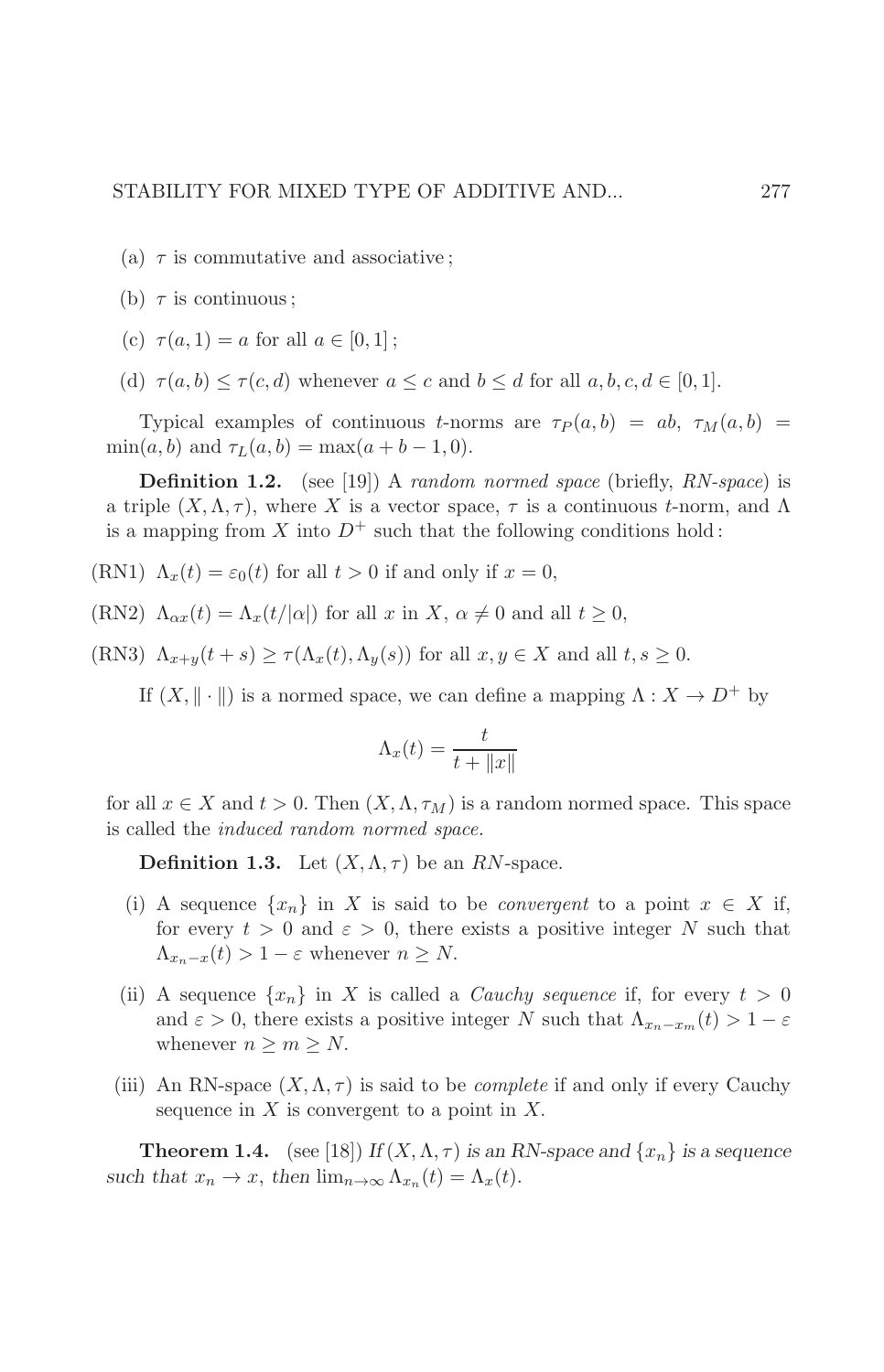#### 2. On Stability in Random Normed Space

We recall the fundamental result in the fixed point theory.

Theorem 2.1. (see [13] or [17]) Suppose that a complete generalized metric space  $(X, d)$ , which means that the metric d may assume infinite values, and a strictly contractive mapping  $J: X \to X$  with the Lipschitz constant  $0 < L < 1$  are given. Then, for each given element  $x \in X$ , either

$$
d(J^{n}x, J^{n+1}x) = +\infty, \ \forall n \in \mathbb{N} \cup \{0\},
$$

or there exists a nonnegative integer  $k$  such that:

(1)  $d(J^{n}x, J^{n+1}x) < +\infty$  for all  $n > k$ ;

- (2) the sequence  $\{J^n x\}$  is convergent to a fixed point  $y^*$  of J;
- (3)  $y^*$  is the unique fixed point of J in  $Y := \{y \in X, d(J^kx, y) < +\infty\}\,;$
- (4)  $d(y, y^*) \leq (1/(1-L))d(y, Jy)$  for all  $y \in Y$ .

We use the following abbreviation for a given mapping  $f: X \to Y$ :

$$
Df(x, y) := f(x + y) - f(-x - y) - f(x) + f(-x) - 4f(y) + f(2y)
$$

for all  $x, y \in X$ .

**Lemma 2.2.** If  $f: X \to Y$  is a mapping such that  $Df(x, y) = 0$  for all  $x, y \in X \setminus \{0\}$  with  $f(0) = 0$ , then f is a quadratic-additive mapping.

Proof. The result follows from the fact

$$
Df(0, x) = \frac{2}{3}Df(x, x) + \frac{1}{3}Df(-x, -x) = 0
$$

and  $Df(x, 0) = 0$  for all  $x \in X \setminus \{0\}.$ 

Now we will establish the stability for the functional equations  $(0.1)$  in random normed spaces via fixed point method.

Theorem 2.3. Let X be a linear space,  $(Z, \Lambda', \tau_M)$  be an RN-space,  $(Y, \Lambda, \tau_M)$  be a complete RN-space and  $f: X \to Y$  be a mapping with  $f(0) = 0$ for which there is  $\varphi : (X \setminus \{0\})^2 \to Z$  such that

$$
\Lambda_{Df(x,y)}(t) \ge \Lambda_{\varphi(x,y)}'(t) \tag{2.1}
$$

 $\Box$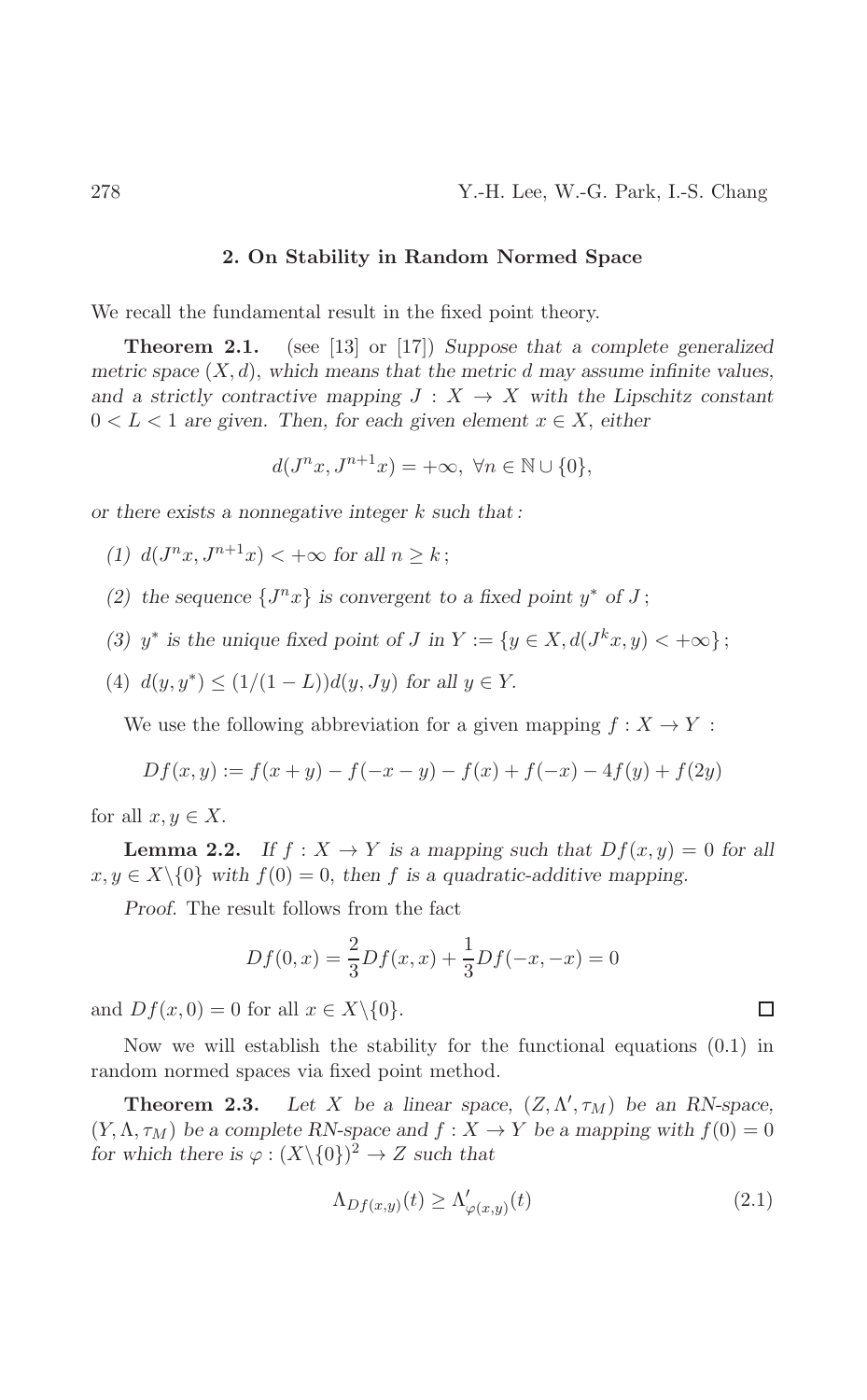for all  $x, y \in X \setminus \{0\}$  and  $t > 0$ . If for all  $x, y \in X \setminus \{0\}$  and  $t > 0$   $\varphi$  satisfies one of the following conditions:

- $\begin{array}{l} \mbox{(i)} \ \Lambda'_{\alpha\varphi(x,y)}(t) \leq \Lambda'_{\varphi(2x,2y)}(t) \ \mbox{for some} \ 0<\alpha<2,\\ \mbox{(ii)} \ \Lambda'_{\varphi(2x,2y)}(t) \leq \Lambda'_{\alpha\varphi(x,y)}(t) \ \mbox{for some} \ 4<\alpha, \end{array}$
- 

then there exists a unique quadratic-additive mapping  $F: X \to Y$  such that

$$
\Lambda_{f(x)-F(x)}(t) \geq = \begin{cases} M(x, 2(2-\alpha)t) & \text{if } \varphi \text{ satisfies (i)},\\ M(x, (\alpha-4)t) & \text{if } \varphi \text{ satisfies (ii)} \end{cases}
$$
(2.2)

for all  $x \in X \setminus \{0\}$  and  $t > 0$ , where

$$
M(x,t) := \tau_M\big\{\Lambda_{\varphi(x,x)}'(t), \Lambda_{\varphi(-x,-x)}'(t)\big\}.
$$

*Proof.* We will prove the theorem in three cases,  $\varphi$  satisfies one of the conditions (i) or (ii).

**Case 1.** Assume that  $\varphi$  satisfies the condition (i). Let S be the set of all functions  $g: X \to Y$  with  $g(0) = 0$  and introduce a generalized metric on S by

$$
d(g, h) = \inf \left\{ u \in \mathbb{R}^+ : \Lambda_{g(x) - h(x)}(ut) \ge M(x, t) \text{ for all } x \in X \setminus \{0\} \right\}.
$$

Consider the mapping  $J : S \to S$  defined by

$$
Jf(x) := \frac{f(2x) - f(-2x)}{4} + \frac{f(2x) + f(-2x)}{8},
$$

then we have

$$
J^{n} f(x) = \frac{1}{2} \left( 4^{-n} \left( f(2^{n} x) + f(-2^{n} x) \right) + 2^{-n} \left( f(2^{n} x) - f(-2^{n} x) \right) \right)
$$

for all  $x \in X$ . Let  $f, g \in S$  and let  $u \in [0,\infty]$  be an arbitrary constant with  $d(g, f) \leq u$ . From the definition of d, (RN2), and (RN3), for the given  $0 < \alpha < 2$ we have

$$
\Lambda_{Jg(x)-Jf(x)}\left(\frac{\alpha u}{2}t\right) = \Lambda_{\frac{3(g(2x)-f(2x))}{8} - \frac{g(-2x)-f(-2x)}{8}}\left(\frac{\alpha u}{2}t\right)
$$
  
\n
$$
\geq \tau_M \left\{\Lambda_{\frac{3(g(2x)-f(2x))}{8}}\left(\frac{3\alpha u t}{8}\right), \Lambda_{\frac{g(-2x)-f(-2x)}{8}}\left(\frac{\alpha u t}{8}\right)\right\}
$$
  
\n
$$
\geq \tau_M \left\{\Lambda_{g(2x)-f(2x)}(\alpha u t), \Lambda_{g(-2x)-f(-2x)}(\alpha u t)\right\}
$$
  
\n
$$
\geq \tau_M \left\{\Lambda'_{\varphi(2x,2x)}(\alpha t), \Lambda'_{\varphi(-2x,-2x)}(\alpha t)\right\}
$$
  
\n
$$
\geq M(x,t)
$$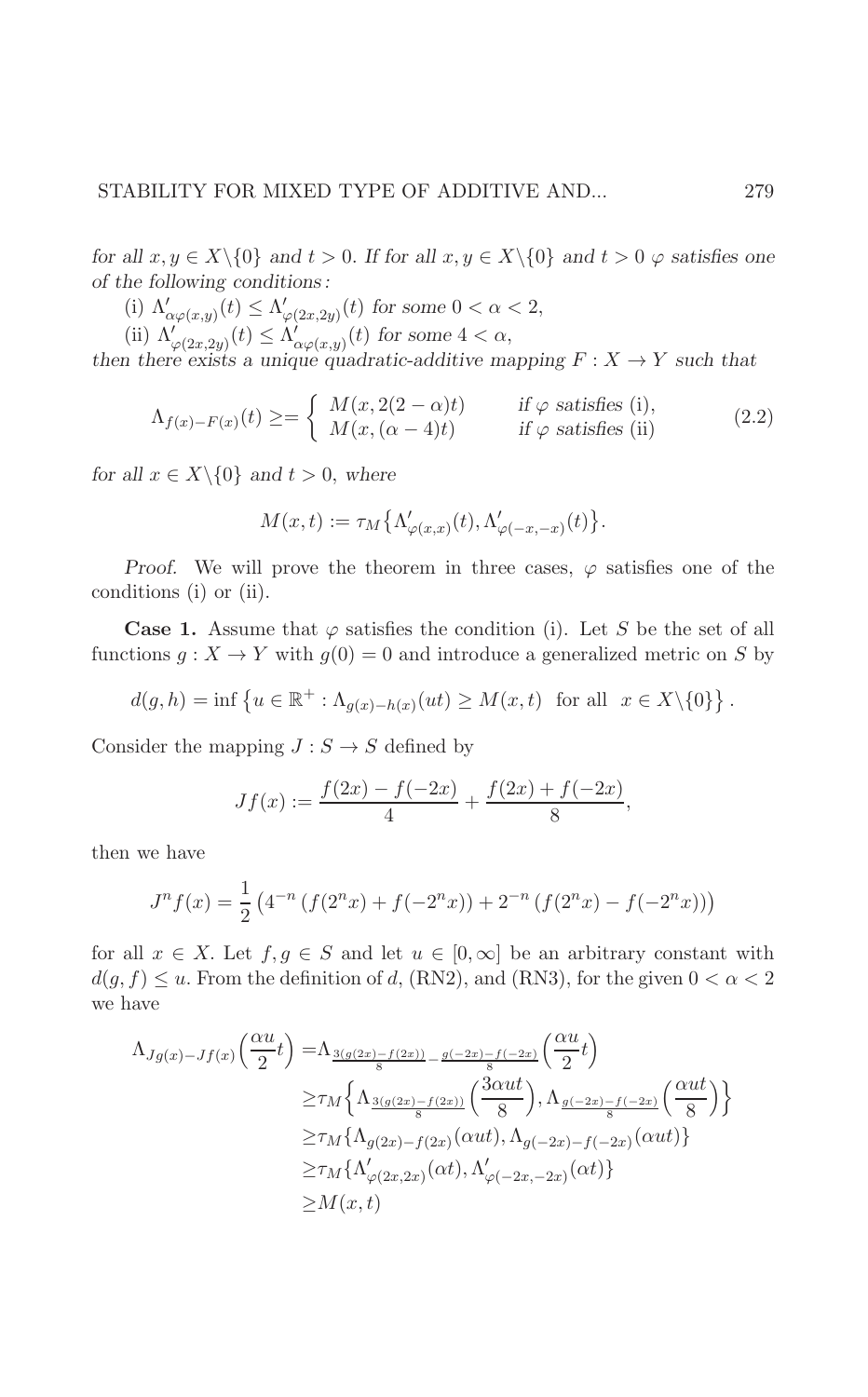for all  $x \in X \setminus \{0\}$ , which follows that

$$
d(Jf, Jg) \le \frac{\alpha}{2}d(f, g).
$$

That is,  $J$  is a strictly contractive self-mapping of  $S$  with the Lipschitz constant  $\frac{\alpha}{2}$ . Moreover, by (2.1), we see that

$$
\Lambda_{f(x)-Jf(x)}\left(\frac{t}{4}\right) = \Lambda_{\frac{-5Df(x,x)}{24} + \frac{-Df(-x,-x)}{24}}\left(\frac{t}{2}\right)
$$
\n
$$
\geq \tau_M \left\{\Lambda_{\frac{5Df(x,x)}{24}}\left(\frac{t}{24}\right), \Lambda_{\frac{Df(-x,-x)}{24}}\left(\frac{t}{24}\right)\right\}
$$
\n
$$
\geq \tau_M \left\{\Lambda_{Df(x,x)}(t), \Lambda_{Df(-x,-x)}(t)\right\}
$$
\n
$$
\geq \tau_M \left\{\Lambda'_{\varphi(x,x)}(t), \Lambda'_{\varphi(-x,-x)}(t)\right\}
$$

for all  $x \in X \setminus \{0\}$ . It means that  $d(f, Jf) \leq \frac{1}{4} < \infty$  by the definition of d. Therefore according to Theorem 2.1, the sequence  $\{J^n f\}$  converges to the unique fixed point  $F: X \to Y$  of J in the set  $T = \{g \in S | d(f, g) < \infty\}$ , which is represented by

$$
F(x):=\lim_{n\to\infty}\left(\frac{f(2^nx)+f(-2^nx)}{2\cdot 4^n}+\frac{f(2^nx)-f(-2^nx)}{2^{n+1}}\right)
$$

for all  $x \in X$ . Since

$$
d(f, F) \le \frac{1}{1 - \frac{\alpha}{2}} d(f, Jf) \le \frac{1}{2(2 - \alpha)},
$$

the inequality  $(2.2)$  holds. Next we will show that F is a quadratic-additive map. Let  $x, y \in X \setminus \{0\}$ . Then by (RN3) we have

$$
\Lambda_{DF(x,y)}(t) \ge \tau_M \left\{ \Lambda_{(F-J^n f)(x+y)}\left(\frac{t}{12}\right), \Lambda_{(J^n f - F)(-x-y)}\left(\frac{t}{12}\right), \Lambda_{4(J^n f - F)(y)}\left(\frac{t}{12}\right), \Lambda_{4(J^n f - F)(y)}\left(\frac{t}{12}\right), \Lambda_{4(J^n f - F)(y)}\left(\frac{t}{12}\right), \Lambda_{(F-J^n f)(2y)}\left(\frac{t}{12}\right), \Lambda_{D,J^n f(x,y)}\left(\frac{t}{2}\right) \right\}
$$
\n
$$
(2.3)
$$

for all  $n \in \mathbb{N}$ . The first six terms on the right hand side of the above inequality tend to 1 as  $n \to \infty$  by the definition of F. Now consider that

$$
\Lambda_{DJ^n f(x,y)}\left(\frac{t}{2}\right) \geq \tau_M\left\{\Lambda_{\frac{DJ(2^n x,2^n y)}{2\cdot 4^n}}\left(\frac{t}{8}\right), \Lambda_{\frac{DJ(-2^n x,-2^n y)}{2\cdot 4^n}}\left(\frac{t}{8}\right),\right\}
$$

280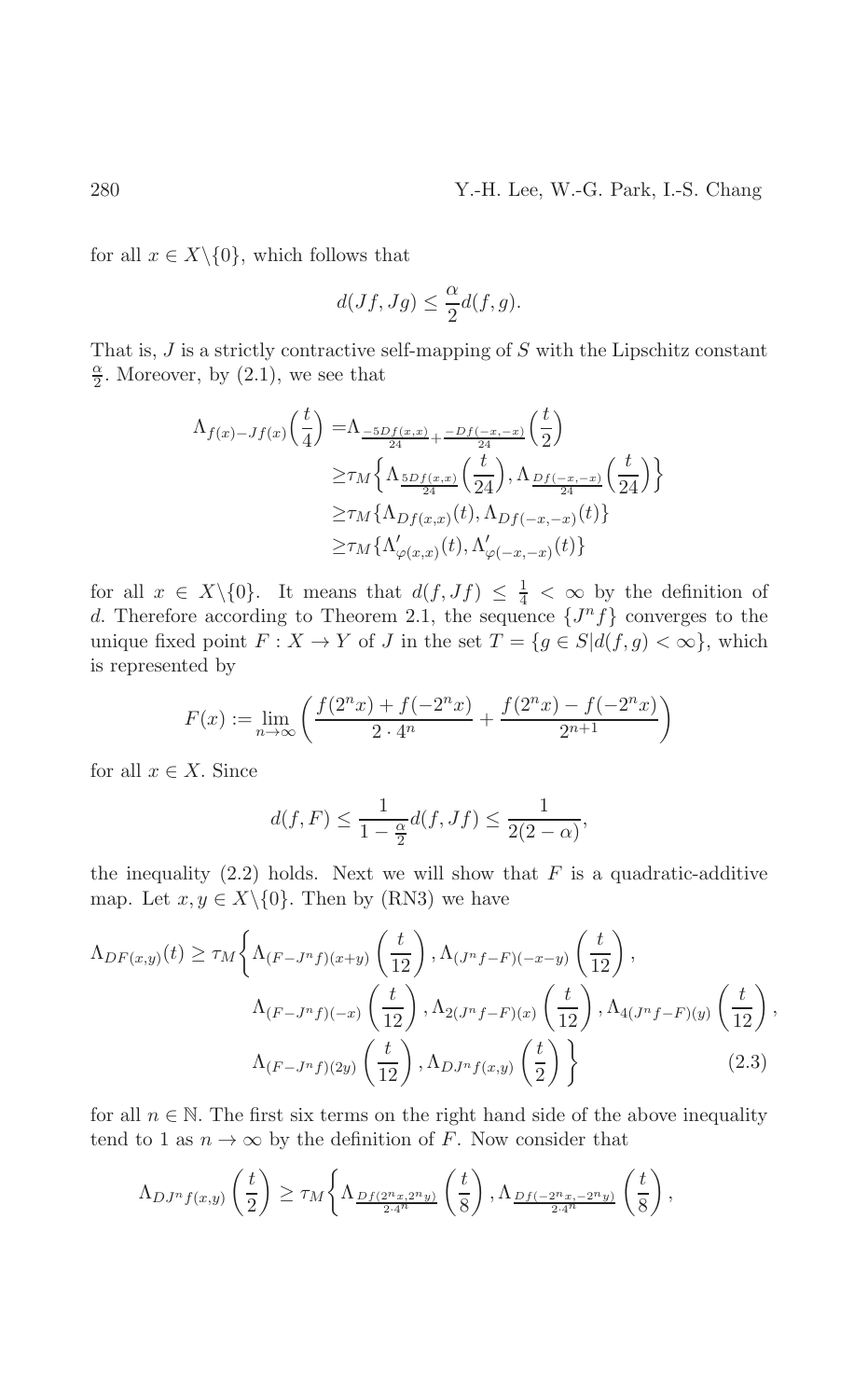$$
\Lambda_{\frac{Df(2^{n}x,2^{n}y)}{2\cdot 2^{n}}}\left(\frac{t}{8}\right), \Lambda_{\frac{Df(-2^{n}x,-2^{n}y)}{2\cdot 2^{n}}}\left(\frac{t}{8}\right)\right\}
$$
\n
$$
\geq \tau_{M}\left\{\Lambda_{Df(2^{n}x,2^{n}y)}\left(\frac{4^{n}t}{4}\right), \Lambda_{Df(-2^{n}x,-2^{n}y)}\left(\frac{4^{n}t}{4}\right), \Lambda_{Df(2^{n}x,-2^{n}y)}\left(\frac{2^{n}t}{4}\right)\right\}
$$
\n
$$
\Lambda_{Df(2^{n}x,2^{n}y)}\left(\frac{2^{n}t}{4}\right), \Lambda_{Df(-2^{n}x,-2^{n}y)}\left(\frac{2^{n}t}{4}\right)\right\}
$$
\n
$$
\geq \tau_{M}\left\{\Lambda_{\varphi(x,y)}'\left(\frac{4^{n}t}{4\alpha^{n}}\right), \Lambda_{\varphi(-x,-y)}'\left(\frac{4^{n}t}{4\alpha^{n}}\right), \Lambda_{\varphi(x,y)}'\left(\frac{2^{n}t}{4\alpha^{n}}\right), \Lambda_{\varphi(-x,-y)}'\left(\frac{2^{n}t}{4\alpha^{n}}\right)\right\}
$$

which tends to 1 as  $n \to \infty$  by (RN3) and  $\frac{2}{\alpha} > 1$ . Therefore it follows from  $(2.3)$  that

$$
\Lambda_{DF(x,y)}(t) = 1
$$

for each  $x, y \in X \setminus \{0\}$  and  $t > 0$ . By (RN1) and Lemma 2.2, this means that  $DF(x, y) = 0$  for all  $x, y \in X$ .

**Case 2.** Assume that  $\varphi$  satisfies the condition (ii). Let the set  $(S, d)$  be as in the proof of the case 1. Now we consider the mapping  $J : S \to S$  defined by

$$
Jg(x) := g\left(\frac{x}{2}\right) - g\left(-\frac{x}{2}\right) + 2\left(g\left(\frac{x}{2}\right) + g\left(-\frac{x}{2}\right)\right)
$$

for all  $g \in S$  and  $x \in X$ . Notice that

$$
J^{n}g(x) = 2^{n-1} \left( g\left(\frac{x}{2^{n}}\right) - g\left(-\frac{x}{2^{n}}\right) \right) + \frac{4^{n}}{2} \left( g\left(\frac{x}{2^{n}}\right) + g\left(-\frac{x}{2^{n}}\right) \right)
$$

and  $J^0g(x) = g(x)$  for all  $x \in X$ . Let  $f, g \in S$  and let  $u \in [0, \infty]$  be an arbitrary constant with  $d(g, f) \leq u$ . From the definition of d, (RN2), and (RN3), we have

$$
\Lambda_{Jg(x)-Jf(x)}\left(\frac{4u}{\alpha}t\right) = \Lambda_{3(g(\frac{x}{2})-f(\frac{x}{2}))+g(-\frac{x}{2})-f(-\frac{x}{2})}\left(\frac{4u}{\alpha}t\right)
$$
  
\n
$$
\geq \tau_M \left\{\Lambda_{3(g(\frac{x}{2})-f(\frac{x}{2}))}(\frac{3u}{\alpha}t), \Lambda_{g(-\frac{x}{2})-f(-\frac{x}{2})}\left(\frac{u}{\alpha}t\right)\right\}
$$
  
\n
$$
\geq \tau_M \left\{\Lambda_{g(\frac{x}{2})-f(\frac{x}{2})}\left(\frac{u}{\alpha}t\right), \Lambda_{g(-\frac{x}{2})-f(-\frac{x}{2})}\left(\frac{u}{\alpha}t\right)\right\}
$$
  
\n
$$
\geq \tau_M \left\{\Lambda'_{\varphi(\frac{x}{2},\frac{x}{2})}\left(\frac{t}{\alpha}\right), \Lambda'_{\varphi(-\frac{x}{2},-\frac{x}{2})}\left(\frac{t}{\alpha}\right)\right\}
$$
  
\n
$$
\geq M(x,t)
$$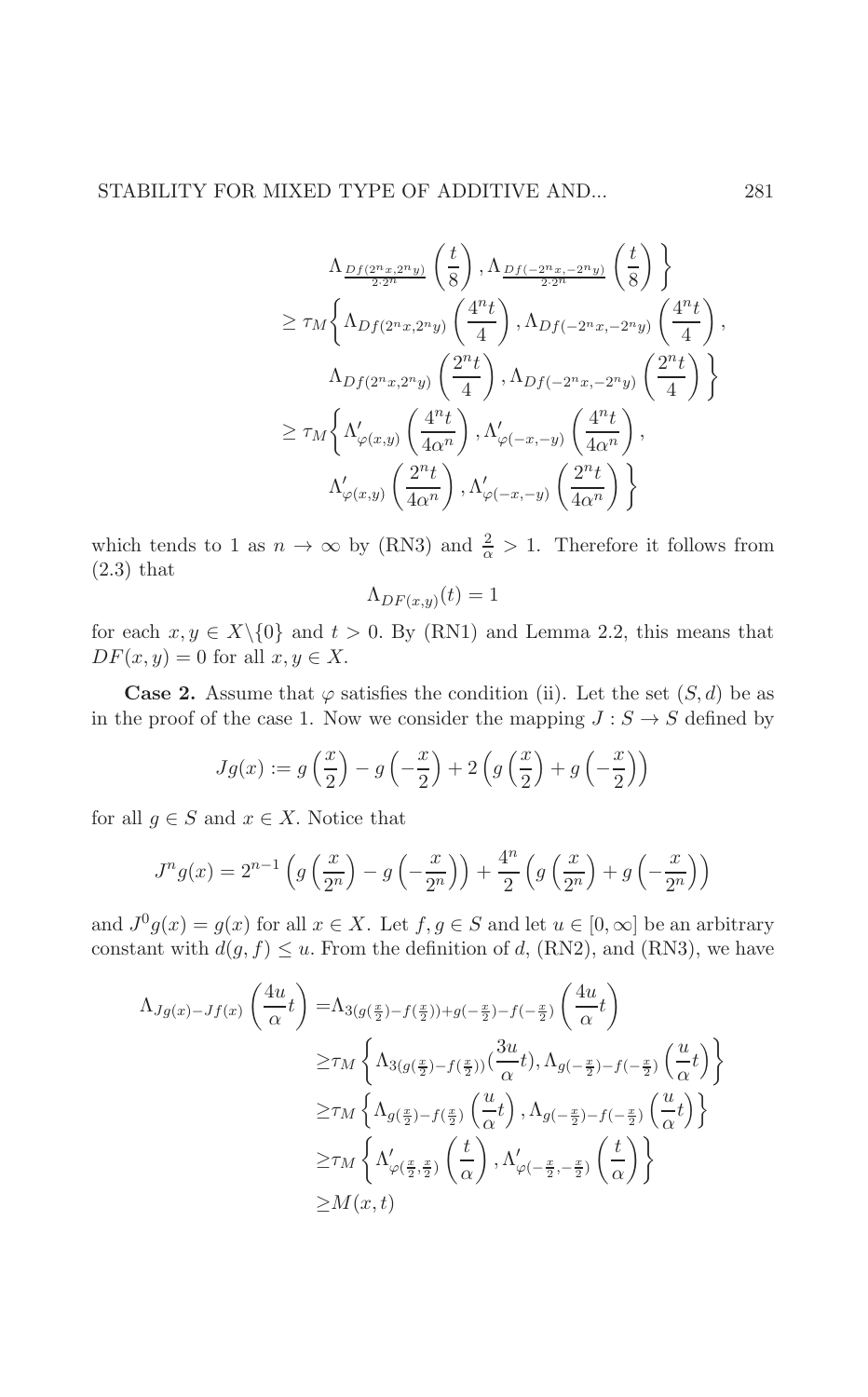## Y.-H. Lee, W.-G. Park, I.-S. Chang

for all  $x \in X \setminus \{0\}$ , which follows that

$$
d(Jf,Jg) \le \frac{4}{\alpha}d(f,g)
$$

That is,  $J$  is a strictly contractive self-mapping of  $S$  with the Lipschitz constant  $0 < \frac{4}{\alpha} < 1$ . Moreover, by (2.1), we see that

$$
\Lambda_{f(x)-Jf(x)}\left(\frac{t}{\alpha}\right) = \Lambda_{\frac{2}{3}Df(\frac{x}{2},\frac{x}{2})+\frac{1}{3}Df(-\frac{x}{2},-\frac{x}{2})}\left(\frac{t}{\alpha}\right)
$$

$$
\geq \tau_M \left\{\Lambda'_{\varphi(\frac{x}{2},\frac{x}{2})}\left(\frac{t}{\alpha}\right), \Lambda'_{\varphi(-\frac{x}{2},-\frac{x}{2})}\left(\frac{t}{\alpha}\right)\right\}
$$

$$
\geq M(x,t)
$$

for all  $x \in X \setminus \{0\}$ . It means that  $d(f, Jf) \leq \frac{1}{\alpha} < \infty$  by the definition of d. Therefore according to Theorem 2.1, the sequence  $\{J^n f\}$  converges to the unique fixed point  $F: X \to Y$  of J in the set  $T = \{g \in S | d(f, g) < \infty\}$ , which is represented by

$$
F(x) := \lim_{n \to \infty} \left( 2^{n-1} \left( f\left(\frac{x}{2^n}\right) - f\left(-\frac{x}{2^n}\right) \right) + \frac{4^n}{2} \left( f\left(\frac{x}{2^n}\right) + f\left(-\frac{x}{2^n}\right) \right) \right)
$$

for all  $x \in X$ . Since

$$
d(f, F) \le \frac{1}{1 - \frac{4}{\alpha}} d(f, Jf) \le \frac{1}{\alpha - 4}
$$

the inequality  $(2.2)$  holds.

Next we will show that F is quadratic-additive. Let  $x, y \in X \setminus \{0\}$ . Then by (RN3) we have the inequality (2.3) for all  $n \in \mathbb{N}$ . The first six terms on the right hand side of the inequality (2.3) tend to 1 as  $n \to \infty$  by the definition of F. Now consider that

$$
\Lambda_{DJ^n f(x,y)}\left(\frac{t}{2}\right) \geq \tau_M \left\{ \Lambda_{2^{2n-1}Df\left(\frac{x}{2^n}, \frac{y}{2^n}\right)}\left(\frac{t}{8}\right), \Lambda_{2^{2n-1}Df\left(\frac{-x}{2^n}, \frac{-y}{2^n}\right)}\left(\frac{t}{8}\right), \right.\n\Lambda_{2^{n-1}Df\left(\frac{x}{2^n}, \frac{y}{2^n}\right)}\left(\frac{t}{8}\right), \Lambda_{-2^{n-1}Df\left(\frac{-x}{2^n}, \frac{-y}{2^n}\right)}\left(\frac{t}{8}\right) \right\}\n\geq \tau_M \left\{ \Lambda'_{\varphi(x,y)}\left(\frac{\alpha^n t}{4^{n+1}}\right), \Lambda'_{\varphi(-x,-y)}\left(\frac{\alpha^n t}{4^{n+1}}\right), \right.\n\Lambda'_{\varphi(x,y)}\left(\frac{\alpha^n t}{2^{n+2}}\right), \Lambda'_{\varphi(-x,-y)}\left(\frac{\alpha^n t}{2^{n+2}}\right) \right\},
$$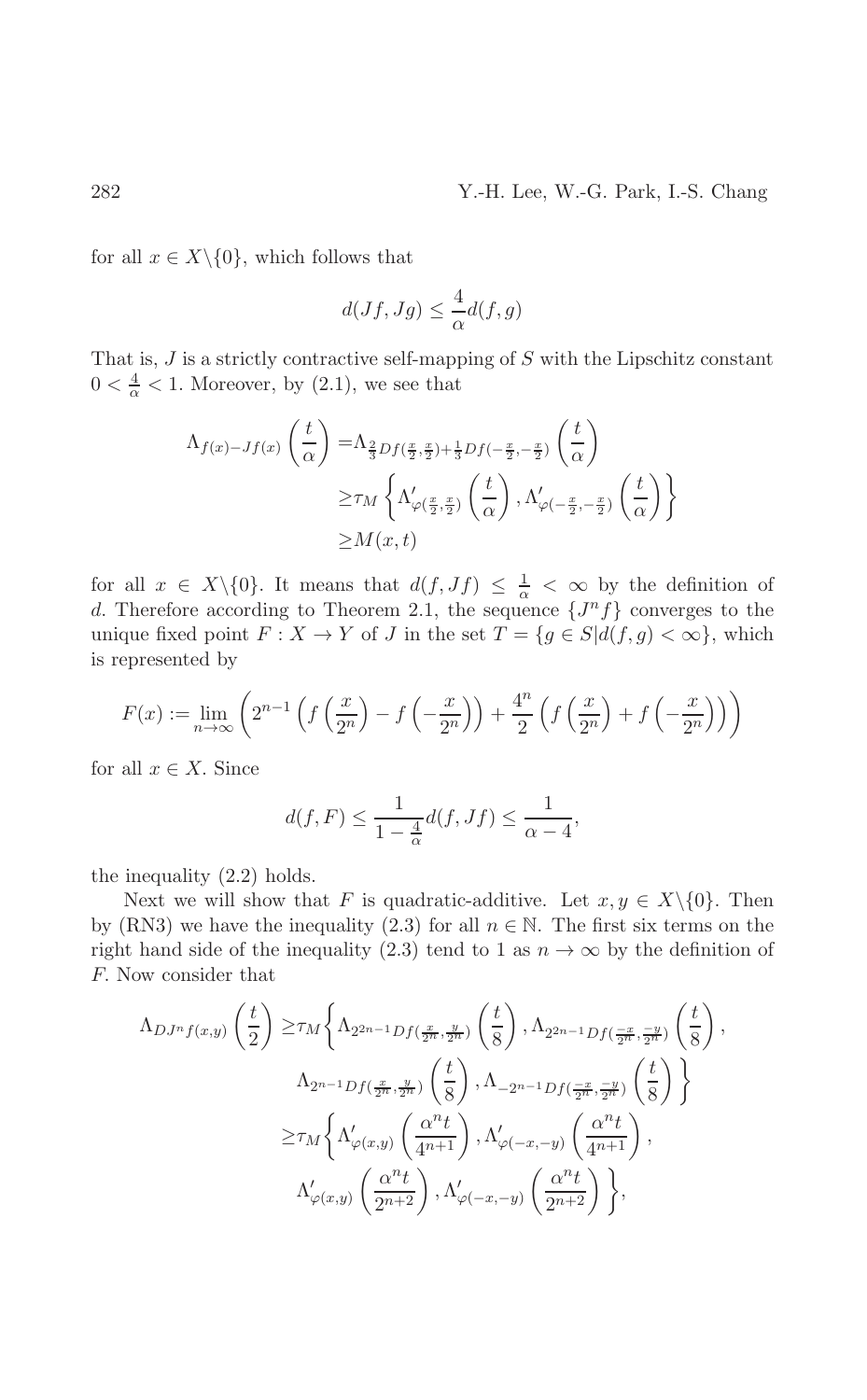which tends to 1 as  $n \to \infty$  by (RN3) for all  $x, y \in X \setminus \{0\}$ . Therefore it follows from  $(2.3)$  that

283

$$
\Lambda_{DF(x,y)}(t) = 1
$$

for each  $x, y \in X \setminus \{0\}$  and  $t > 0$ . By (RN1) and Lemma 2.2, this means that  $DF(x, y) = 0$  for all  $x, y \in X$ . It completes the proof of Theorem 2.3. П

Now we have the generalized Hyers-Ulam stability of the quadratic-additive functional equation (0.1) in the framework of normed spaces. Let  $\Lambda_x(t) = \frac{t}{t + ||x||}$ . Then  $(X, \Lambda, \tau_M)$  is an induced random normed space, which leads us to get the following result.

**Corollary 2.4.** Let X be a linear space,  $\mathbb{R}$  be the set of real numbers, and Y be a complete normed space and  $f: X \to Y$  be a mapping with  $f(0) = 0$  for which there is  $\varphi : (X \setminus \{0\})^2 \to Z$  such that

$$
||Df(x,y)|| \le \varphi(x,y)
$$

for all  $x, y \in X \setminus \{0\}$ . If for all  $x, y \in X \setminus \{0\}$   $\varphi$  satisfies one of the following conditions:

(i)  $\alpha\varphi(x,y) \geq \varphi(2x,2y)$  for some  $0 < \alpha < 2$ ,

(ii)  $\varphi(2x, 2y) \ge \alpha \varphi(x, y)$  for some  $4 < \alpha$ ,

then there exists a unique quadratic-additive mapping  $F: X \to Y$  such that

$$
||f(x) - F(x)|| \le = \begin{cases} \frac{\max(\varphi(x, x), \varphi(-x, -x))}{2(2-\alpha)} & \text{if } \varphi \text{ satisfies (i)},\\ \frac{\max(\varphi(x, x), \varphi(-x, -x))}{\alpha - 4} & \text{if } \varphi \text{ satisfies (ii)} \end{cases}
$$

for all  $x \in X \setminus \{0\}$ .

Now we have the generalized Hyers-Ulam stability of the quadratic-additive type functional equation  $(0.1)$ .

**Corollary 2.5.** Let X be a normed space,  $p, q \in (-\infty, 1) \cup (2, \infty)$  and Y a complete normed-space. If  $f: X \to Y$  is a mapping with  $f(0) = 0$  such that

$$
||Df(x,y)|| \le ||x||^p + ||y||^q
$$

for all  $x, y \in X \setminus \{0\}$ , then there exists a unique quadratic-additive mapping  $F: X \to Y$  such that

$$
||f(x) - F(x)|| \le = \begin{cases} \frac{||x||^p + ||x||^q}{2 - 2\max\{p, q\}} & \text{if } p, q < 1, \\ \frac{||x||^p + ||x||^q}{2\min\{p, q\} - 4} & \text{if } 2 < p, q \end{cases}
$$

for all  $x \in X \setminus \{0\}$  and f is itself a quadratic-additive map if  $p, q < 0$ .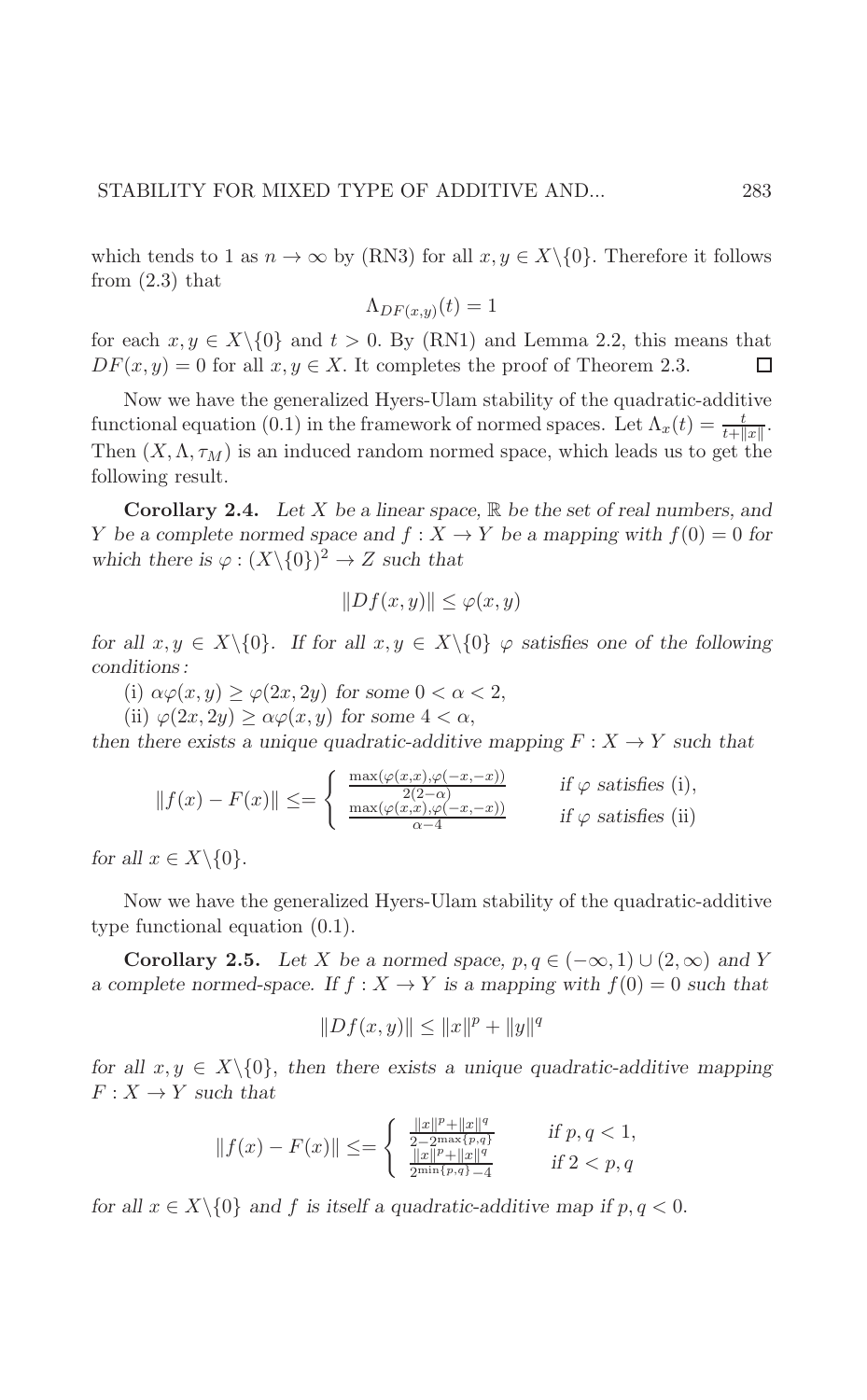*Proof.* If we denote by  $\varphi(x,y) = ||x||^p + ||y||^q$ , then the induced random normed space  $(X, \Lambda_x, \tau_M)$  holds the conditions of Corollary 2.4 with  $\alpha =$  $2^{\max\{p,q\}}$  if  $p,q \in (-\infty,0) \cup (0,1)$  and  $\alpha = 2^{\min\{p,q\}}$  if  $p,q > 2$ .  $\Box$ 

**Corollary 2.6.** Let  $X$  be a normed space and  $Y$  a Banach space. Suppose that the mapping  $f: X \to Y$  satisfies the inequality

$$
||Df(x,y)|| \le \theta ||x||^p ||y||^q
$$

for all  $x, y \in X \setminus \{0\}$  with  $f(0) = 0$ , where  $\theta \ge 0$  and  $p + q \in (-\infty, 1) \cup (2, \infty)$ . Then there exists a unique quadratic-additive mapping  $F: X \to Y$  such that

$$
||f(x) - F(x)|| \le = \begin{cases} \frac{||x||^{p+q}}{2 - 2p + q} & \text{if } p + q < 1, \\ \frac{||x||^{p+q}}{2p + q - 4} & \text{if } 2 < p + q \end{cases}
$$

for all  $x \in X \setminus \{0\}.$ 

*Proof.* If we denote by  $\varphi(x,y) = ||x||^p ||y||^q$ , then the induced random normed space  $(X, \Lambda_x, \tau_M)$  holds the conditions of Corollary 2.4 with  $\alpha =$  $2^{p+q}$ .  $\Box$ 

#### Acknowledgments

This research was supported by Basic Science Research Program through the National Research Foundation of Korea (NRF) funded by the Ministry of Education, Science and Technology (No. 2011-0004878).

#### References

- [1] T. Aoki, On the stability of the linear mapping in Banach spaces, J. Math. Soc. Japan, 2 (1950), 64-66.
- [2] P.W. Cholewa, Remarks on the stability of functional equations, Aeq. *Math.*, **27** (1984), 76-86.
- [3] Z. Gajda, On the stability of additive mappings, *Internat. J. Math. and Math. Sci.*, **14** (1991), 431-434.
- [4] P. Găvruta, A generalization of the Hyers-Ulam-Rassias stability of approximately additive mappings, *J. Math. Anal. Appl.*, **184** (1994), 431-436.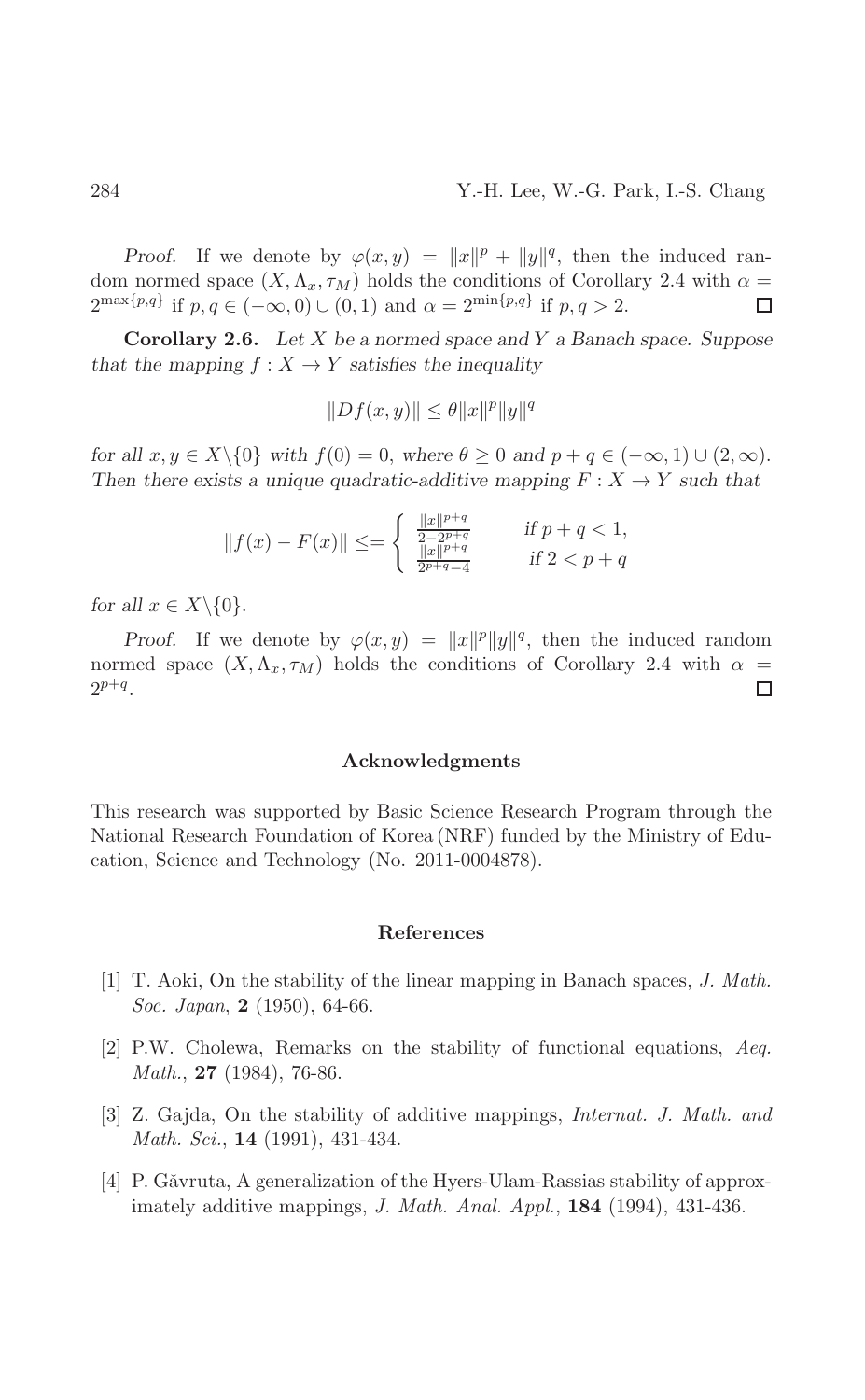- [5] D.H. Hyers, On the stability of the linear functional equation, Proc. Natl. Acad. Sci. USA, 27 (1941), 222-224.
- [6] S.-S. Jin, Y.-H. Lee, A fixed point approach to the stability of the Cauchy additive and quadratic type functional equation. To appear.
- [7] H.-M. Kim, On the stability problem for a mixed type of quartic and quadratic functional equation,  $J. Math. Anal. Appl.$ ,  $324$  (2006), 358-372.
- [8] Y.-H. Lee, On the stability of the monomial functional equation, Bull. Korean Math. Soc., 45 (2008), 397-403.
- [9] Y.H. Lee, K.W. Jun, A generalization of the Hyers-Ulam-Rassias stability of Jensen's equation, *J. Math. Anal. Appl.*, **238** (1999), 305-315.
- [10] Y.H. Lee, K.W. Jun, A generalization of the Hyers-Ulam-Rassias stability of Pexider equation, *J. Math. Anal. Appl.*, **246** (2000), 627-638.
- [11] Y.H. Lee, K.W. Jun, A note on the Hyers-Ulam-Rassias stability of Pexider equation, *J. Korean Math. Soc.*, **37** (2000), 111-124.
- [12] Y.H. Lee, K.W. Jun, On the stability of approximately additive mappings, Proc. Amer. Math. Soc., 128 (2000), 1361-1369.
- [13] B. Margolis, J.B. Diaz, A fixed point theorem of the alternative for contractions on a generalized complete metric space, Bull. Amer. Math. Soc., 74  $(1968)$ , 305-309.
- [14] D. Mihet, V. Radu, On the stability of the additive Cauchy functional equation in random normed spaces, J. Math. Anal. Appl., 343 (2008), 567-572.
- [15] V. Radu, The fixed point alternative and the stability of functional equations, *Fixed Point Theory*,  $4$  (2003), 91-96.
- [16] Th.M. Rassias, On the stability of the linear mapping in Banach spaces, Proc. Amer. Math. Soc., 72 (1978), 297-300.
- [17] I.A. Rus, Principles and applications of fixed point theory (Ed. Dacia), Cluj-Napoca, (1979), In Romanian.
- [18] B. Schweizer, A. Sklar, Probabilistic Metric Spaces, Elsevier, North Holand, New York (1983).